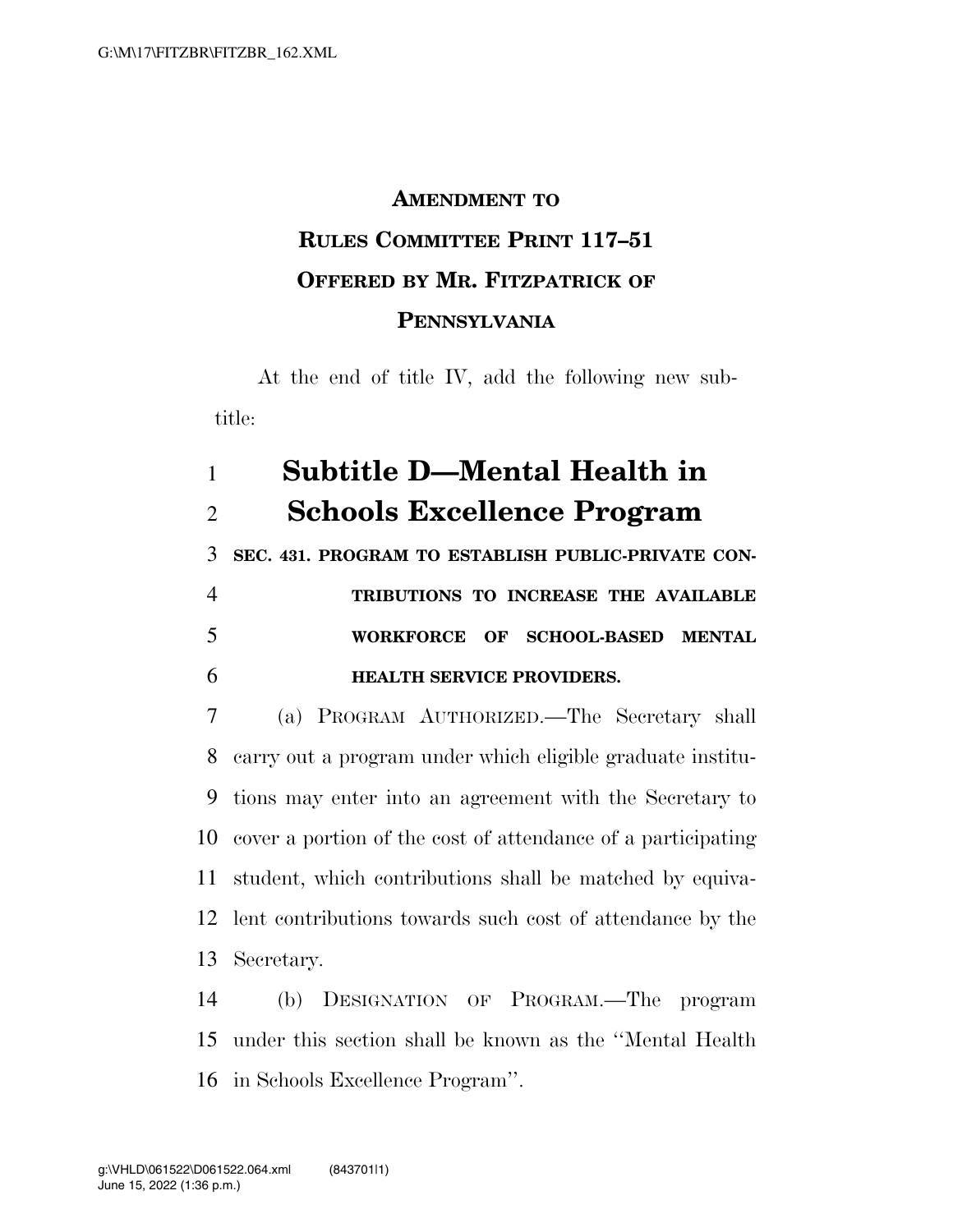(c) AGREEMENTS.—The Secretary shall enter into an agreement with each eligible graduate institution seeking to participate in the program under this section. Each agreement shall specify the following:

 (1) The manner (whether by direct grant, schol- arship, or otherwise) in which the eligible graduate institution will contribute to the cost of attendance of a participating student.

 (2) The maximum amount of the contribution to be made by the eligible graduate institution with respect to any particular participating student in any given academic year.

 (3) The maximum number of individuals for whom the eligible graduate institution will make con-tributions in any given academic year.

 (4) That the eligible graduate institution, in se- lecting participating students to receive assistance under the program, shall prioritize the participating 19 students described in subsection  $(d)(2)$ .

 (5) Such other matters as the Secretary and the eligible graduate institution determine appro-priate.

23 (d) OUTREACH.—The Secretary shall—

 (1) make publicly available and periodically up-date on the internet website of the Department of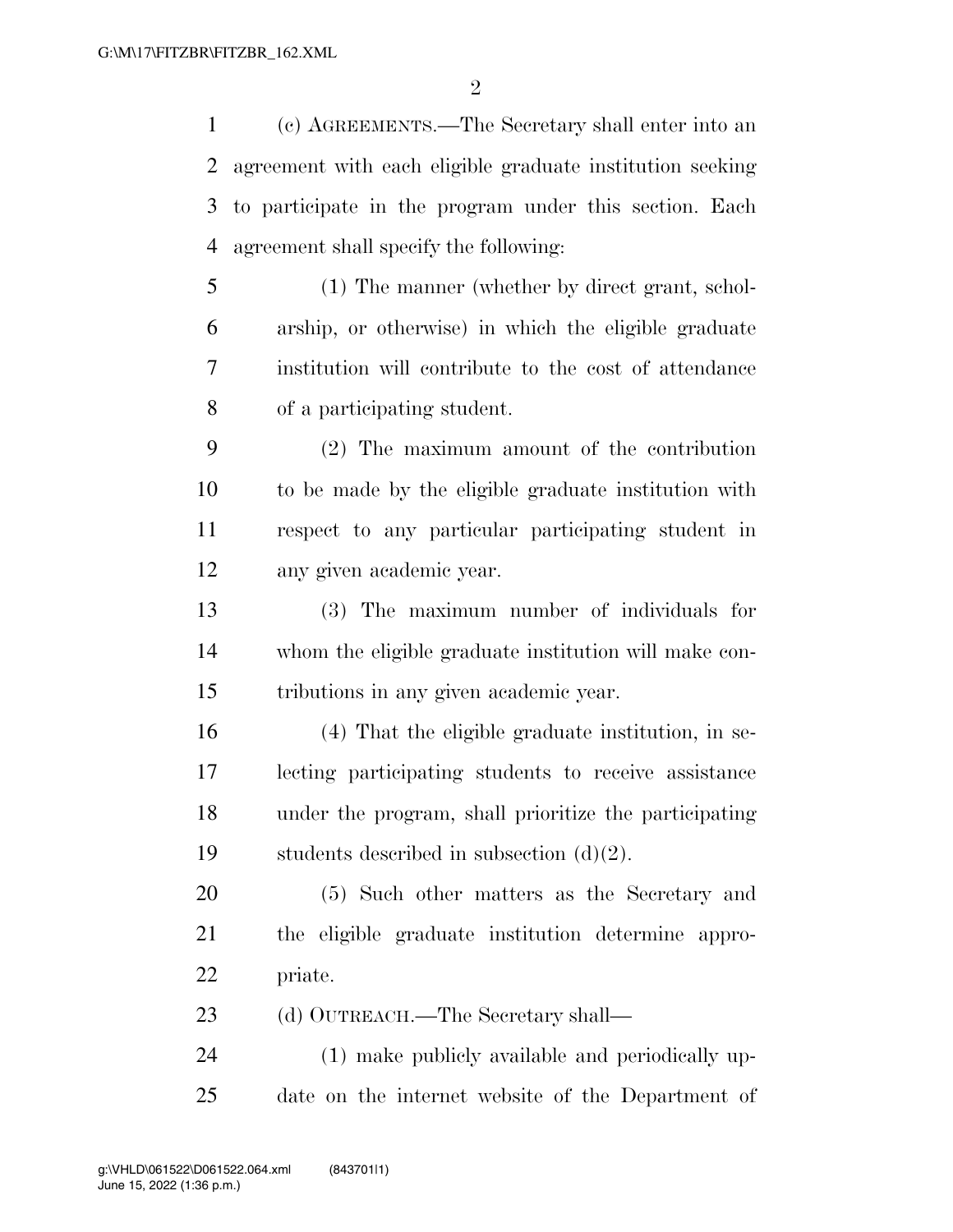| $\mathbf{1}$   | Education a list of the eligible graduate institutions         |
|----------------|----------------------------------------------------------------|
| $\overline{2}$ | participating in the program under this section that           |
| 3              | shall specify, for each such graduate institution, ap-         |
| $\overline{4}$ | propriate information on the agreement between the             |
| 5              | Secretary and such college or university under sub-            |
| 6              | section $(c)$ ; and                                            |
| 7              | $(2)$ conduct outreach about the program under                 |
| 8              | this section to participating students who, as under-          |
| 9              | graduates—                                                     |
| 10             | (A) received a Federal Pell Grant under                        |
| 11             | section 401 of the Higher Education Act of                     |
| 12             | 1965 (20 U.S.C. 1070a); or                                     |
| 13             | (B) attended an institution listed in section                  |
| 14             | $371(a)$ of the Higher Education Act of 1965                   |
| 15             | $(20 \text{ U.S.C. } 1067q(a)).$                               |
| 16             | (e) MATCHING CONTRIBUTIONS.—The Secretary may                  |
| 17             | provide a contribution of up to 50 percent of the cost of      |
|                | 18 attendance of a participating student if the eligible grad- |
| 19             | uate institution at which such student is enrolled enters      |
| 20             | into an agreement under subsection (c) with the Secretary      |
| 21             | to match such contribution.                                    |
| 22             | SEC. 432. DEFINITIONS.                                         |
| 23             | In this subtitle:                                              |
| 24             | (1) COST OF ATTENDANCE.—The term "cost of                      |
| 25             | attendance" has the meaning given the term in sec-             |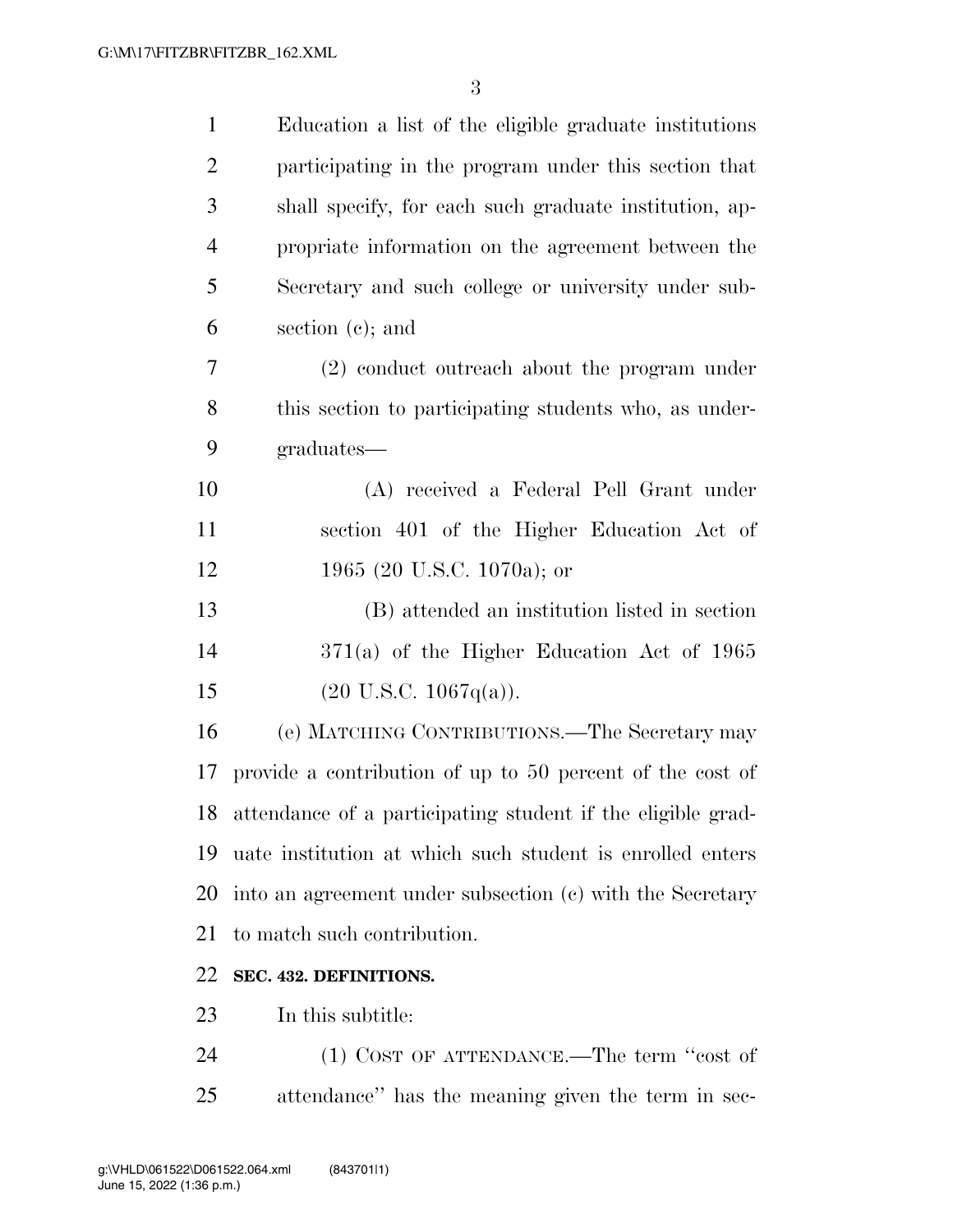| $\mathbf{1}$   | tion 472 of the Higher Education Act of 1965 (20     |
|----------------|------------------------------------------------------|
| $\overline{2}$ | U.S.C. 1087ll).                                      |
| 3              | (2) ELIGIBLE GRADUATE INSTITUTION.—The               |
| $\overline{4}$ | term "eligible graduate institution" means an insti- |
| 5              | tution of higher education in that offers a program  |
| 6              | of study that leads to a graduate degree—            |
| 7              | (A) in school psychology that is accredited          |
| 8              | or approved by the National Association of           |
| 9              | School Psychologists' Program Accreditation          |
| 10             | Board or the Commission on Accreditation of          |
| 11             | the American Psychological Association and           |
| 12             | that prepares students in such program for the       |
| 13             | State licensing or certification examination in      |
| 14             | school psychology at the specialist level;           |
| 15             | (B) in an accredited school counseling pro-          |
| 16             | gram that prepares students in such program          |
| 17             | for the State licensing or certification examina-    |
| 18             | tion in school counseling;                           |
| 19             | (C) in school social work that is accredited         |
| 20             | by the Council on Social Work Education and          |
| 21             | that prepares students in such program for the       |
| 22             | State licensing or certification examination in      |
| 23             | school social work;                                  |
| 24             | (D) in another school-based mental health            |
| 25             | field that prepares students in such program         |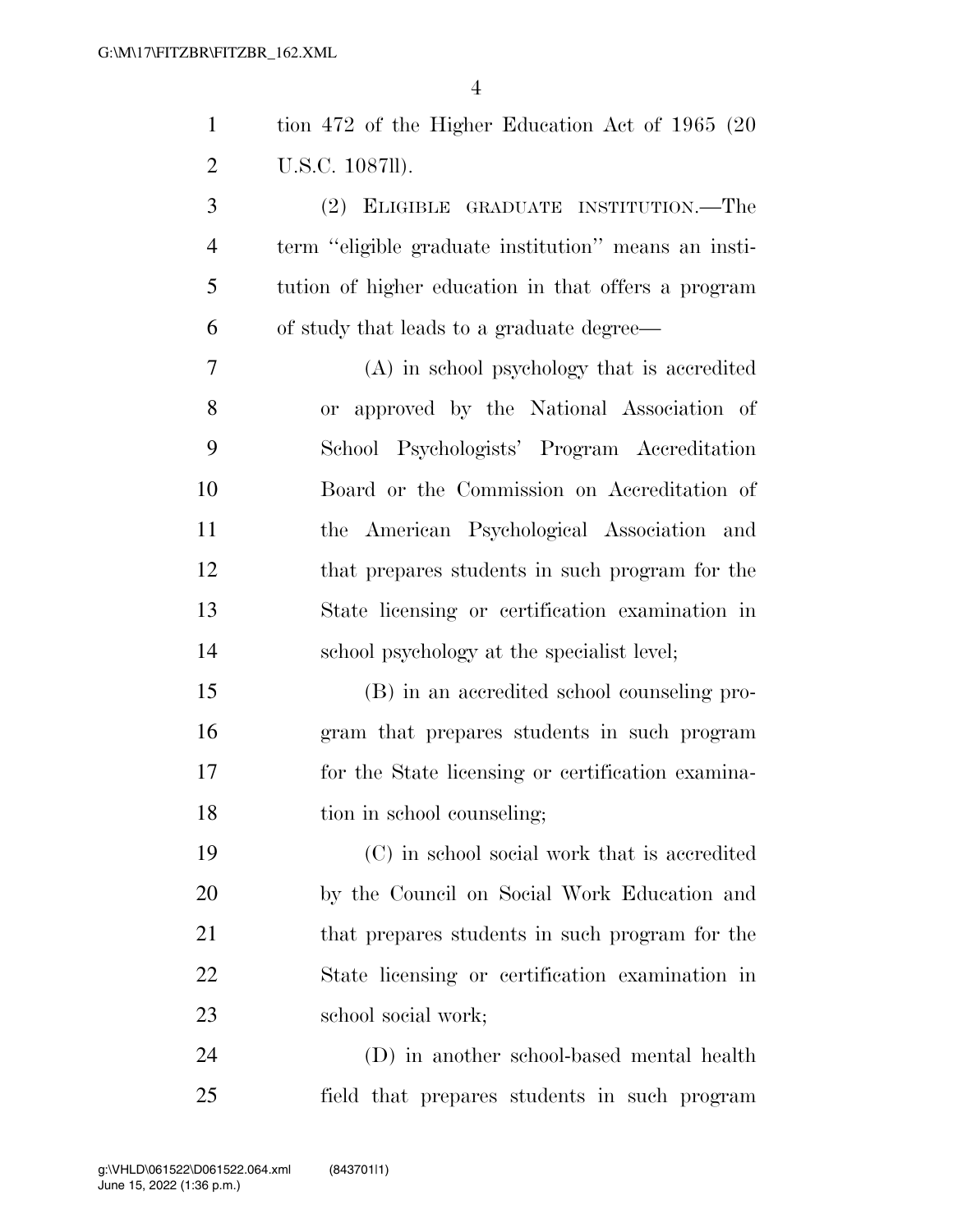| $\mathbf{1}$   | for the State licensing or certification examina-     |
|----------------|-------------------------------------------------------|
| $\overline{2}$ | tion in such field, if applicable; or                 |
| 3              | (E) in any combination of study described             |
| $\overline{4}$ | in subparagraphs $(A)$ through $(D)$ .                |
| 5              | (3) INSTITUTION OF HIGHER EDUCATION.—The              |
| 6              | term "institution of higher education" has the        |
| 7              | meaning given such term in section 101 of the High-   |
| 8              | er Education Act of 1965 (20 U.S.C. 1001), but ex-    |
| 9              | cludes any institution of higher education described  |
| 10             | in section $102(a)(1)(C)$ of such Act.                |
| 11             | (4) PARTICIPATING STUDENT.—The term "par-             |
| 12             | ticipating student" means an individual who is en-    |
| 13             | rolled in a graduate degree program in a school-      |
| 14             | based mental health field at a participating eligible |
| 15             | graduate institution.                                 |
| 16             | (5) SCHOOL-BASED MENTAL HEALTH FIELD.                 |
| 17             | The term "school-based mental health field" means     |
| 18             | each of the following fields:                         |
| 19             | (A) School counseling.                                |
| 20             | (B) School social work.                               |
| 21             | (C) School psychology.                                |
| 22             | (D) Any other field of study that leads to            |
| 23             | employment as a school-based mental health            |
| 24             | services provider, as determined by the Sec-          |
| 25             | retary.                                               |